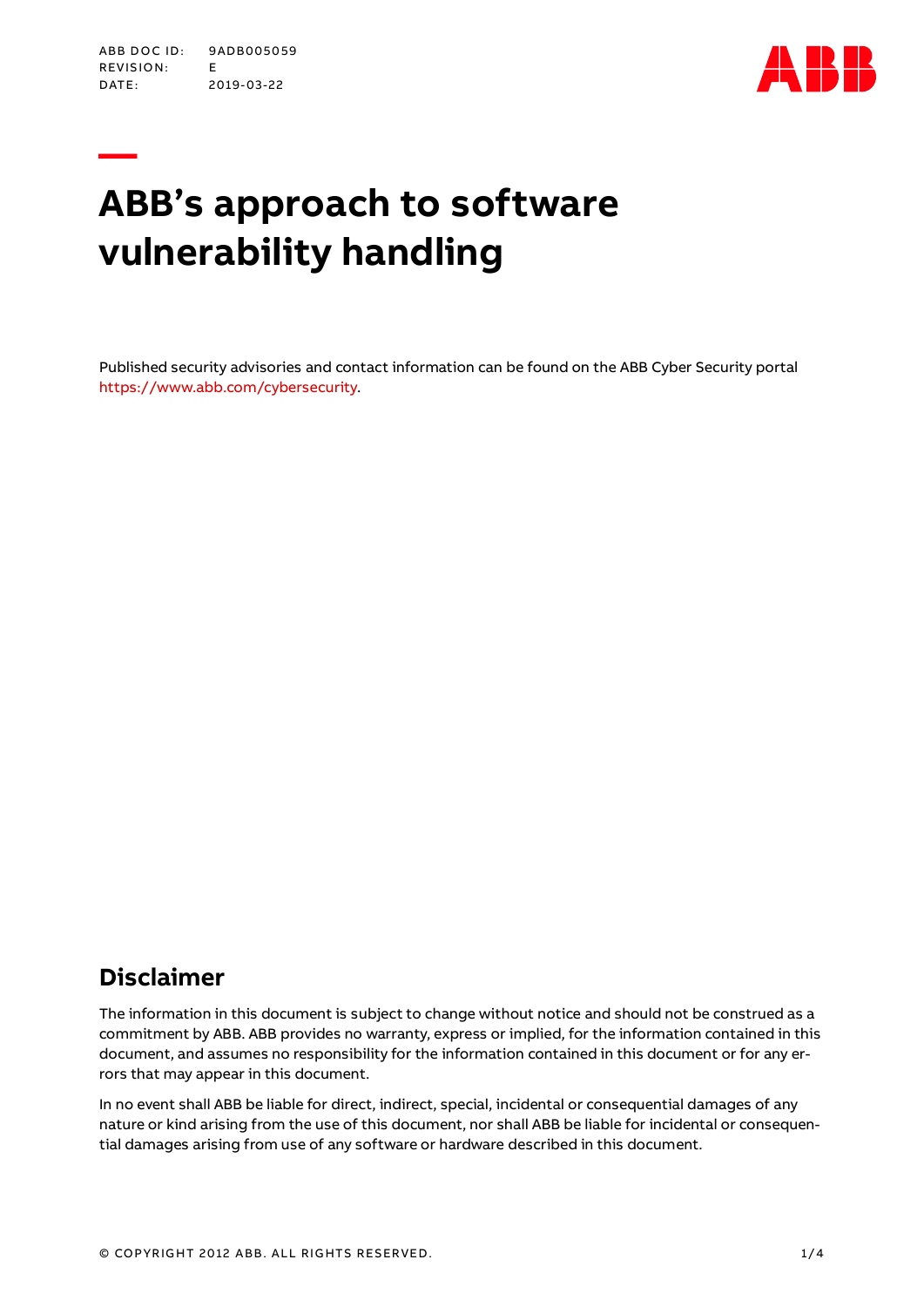# **Purpose**

ABB has identified cyber security as a key requirement and is committed to providing customers with products, systems and services that clearly address cyber security. Proper and timely handling of software vulnerabilities is one important factor in helping customers minimize risks associated with cyber security. ABB has therefore established a formal vulnerability handling policy which is described in this document.

The ABB Software Vulnerability Handling Policy will be applied at least in the following events:

- An external party (e.g. customer, researcher, government organization) approaching ABB reporting a potential vulnerability affecting an ABB solution
- A vulnerability disclosed publicly affecting an ABB solution
- A vulnerability being discovered internally that impacts the installed base
- Malware targeting ABB solutions

# **Reporting a vulnerability to ABB**

In ABB's view, a vulnerability is a weakness in the computational logic of one of ABB's solutions found in software and hardware components that, when exploited, results in a negative impact to confidentiality, integrity, or availability.

While ABB will also of course react to reports of such occurrences, weaknesses in existing customer installation due to their individual designs, or compromised access credentials are not considered a vulnerability.

Anyone discovering a software vulnerability affecting an ABB solution is encouraged to contact ABB directly, or alternatively any national CERT or other coordinating organization.

Reports can be submitted directly to ABB's Cyber Security Response Team, which acts as the official ABB CERT, using the email address[: cybersecurity@ch.abb.com](mailto:cybersecurity@ch.abb.com)

ABB recommends the use of PGP to securely transmit any sensitive data. The public PGP key for ABB's Cyber Security Response Team can be found on the ABB Cyber Security portal [https://www.abb.com/cy](https://www.abb.com/cybersecurity)[bersecurity](https://www.abb.com/cybersecurity) under the sections "Alerts and Notifications" and then "Report a vulnerability" or directly by following this link: [Public PGP Key for ABB Cyber Security Response Team.](https://new.abb.com/docs/default-source/technology/abb-cyber-security-response-team.asc)

In case that someone discovering a vulnerability relating to an ABB solution does not wish to directly contact or interact with ABB we recommend contacting ICS-CERT [\(https://ics-cert.us-cert.gov\)](https://ics-cert.us-cert.gov/), any other national CERT or other coordinating organization.

If the reporting entity does not wish to stay anonymous ABB will acknowledge the reporting entity with the discovery of the vulnerability, e.g. as part of official ABB advisories issued based on the reported vulnerability.

The report should include, if possible, the affected ABB solution, a description of the vulnerability, and where applicable additional information such as evidence or proof of concept, whether the vulnerability has been already published in another way, and whether the reporter is committed to coordinated disclosure.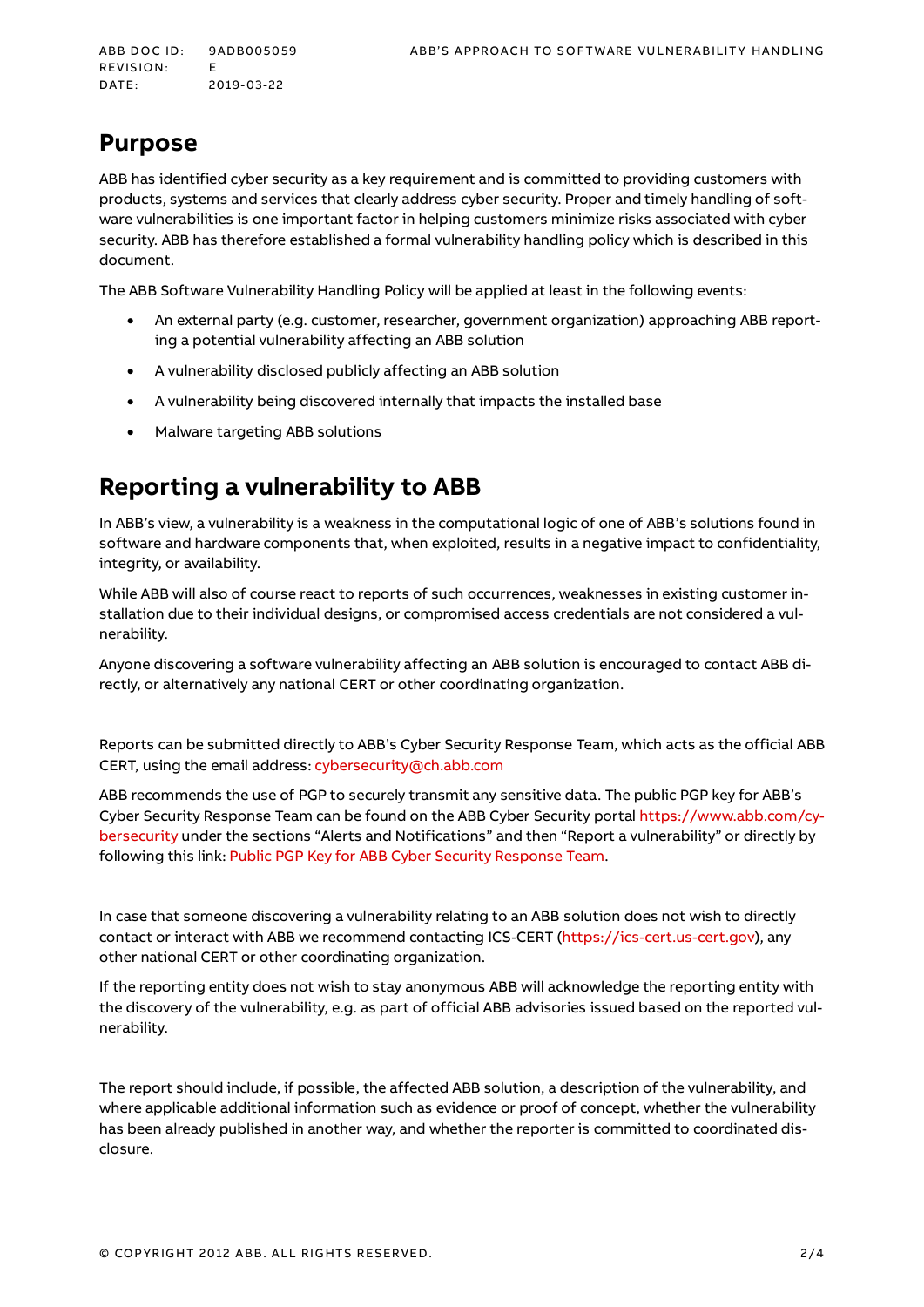REVISION: F DATE: 2019-03-22

# **The ABB software vulnerability handling policy**

ABB's software vulnerability handling policy defines five phases. Each phase takes input from the previous phase and has clearly defined deliverables.

In addition to these five phases a debriefing is performed at the closure of each vulnerability case to review and improve the policy and the supporting processes.



### **First Response**

#### **Objective**

Formal acknowledgment (usually within 2 business days) of the information received and establishment of secure communication channel between ABB and the reporting entities.

At this point an official ABB lead is assigned to handle the vulnerability.

#### **Deliverables**

Written acknowledgment to the reporting entities by email or paper letter including the name and contact information of the ABB lead.

## **Initial Triage**

#### **Objective**

Verification of the validity of the reported vulnerability, first severity and impact assessment (using Common Vulnerability Scoring System<sup>1</sup>), involvement of government organizations or other third parties as necessary and coordination of further steps between all involved parties. Completion usually within 5 business days.

Following the verification, CVE(s) will be assigned using MITRE's CNT2.2<sup>2</sup> rules.

#### **Deliverables**

- First documentation of the vulnerability including unique identifier, first severity rating, and list of potentially affected products and versions.
- Periodic update to reporting entities, involved government organizations and third parties.

<sup>1</sup> <https://www.first.org/cvss>

<sup>2</sup> [https://cve.mitre.org/cve/cna/rules.html#Appendix\\_C](https://cve.mitre.org/cve/cna/rules.html#Appendix_C)